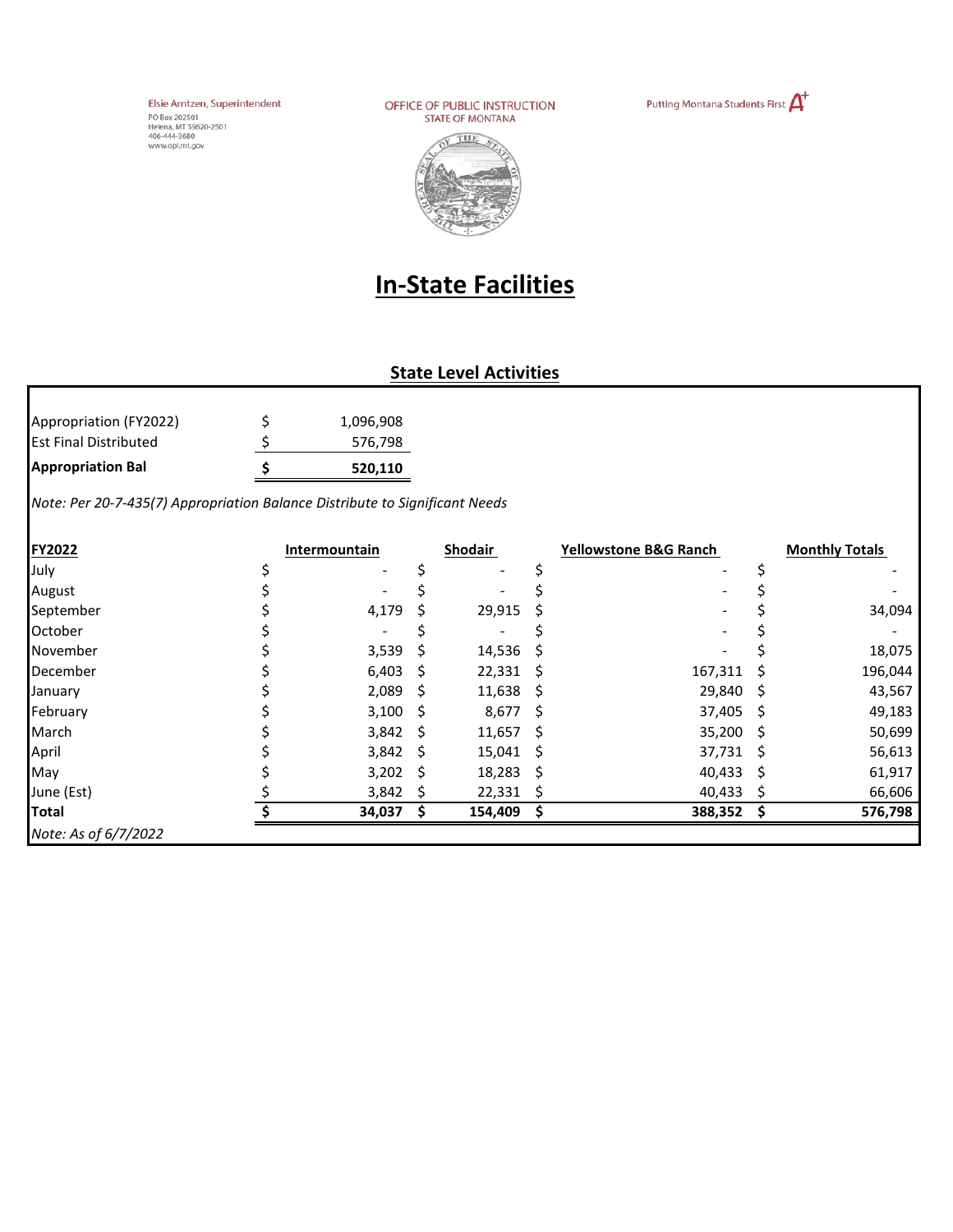| <b>Max Daily Rates</b>                 |  |                            |  |                                  |  |                                             |  |                             |
|----------------------------------------|--|----------------------------|--|----------------------------------|--|---------------------------------------------|--|-----------------------------|
|                                        |  |                            |  | <b>State Max Daily Rate (ANB</b> |  | <b>District of Residence Max Daily Rate</b> |  |                             |
|                                        |  | <b>Tuition Per ANB Amt</b> |  | Tuition/180)                     |  | (ANB Tuition*40%/180)                       |  |                             |
| <b>Tuition Per AND Category</b>        |  | 2021-2022                  |  | $20 - 7 - 435(3)(a)$             |  | $20 - 7 - 435(3)(C)$                        |  | <b>Total Max Daily Rate</b> |
| Half-Time Kindergarten and Pre-K w/IEP |  | $3,033.02$ \$              |  | $16.85 \quad$ \$                 |  | 6.74                                        |  | 23.59                       |
| Full-Time Kindergarten & 1-8           |  | $6,066.03$ \$              |  | $33.70\frac{1}{2}$               |  | 13.48                                       |  | 47.18                       |
| Accredited 7-8 Program or Junior High  |  | 7,696.03 \$                |  | 42.76 \$                         |  | 17.10                                       |  | 59.86                       |
| 9-12 Program                           |  | 7,696.03                   |  | $42.76$ \$                       |  | 17.10                                       |  | 59.86                       |

|                                     |                    | <b>Educational Costs</b> |                                       |                 |
|-------------------------------------|--------------------|--------------------------|---------------------------------------|-----------------|
| <b>Intermountain Childrens Home</b> |                    |                          | <b>Shodair</b>                        |                 |
| <b>Personal Services</b>            |                    |                          | <b>Personal Services</b>              |                 |
| <b>Salaries</b>                     | \$                 | 878,767                  | <b>Salaries</b>                       | \$<br>493,585   |
| <b>Fringe Benefits</b>              | \$                 | 80,669                   | <b>Fringe Benefits</b>                | 89,717          |
| <b>Total Personal Services</b>      | $\mathsf{\hat{S}}$ | 959,436                  | <b>Total Personal Services</b>        | \$<br>583,302   |
| <b>Operating</b>                    |                    |                          | <b>Operating</b>                      |                 |
| <b>Accreditation and Licensing</b>  | \$                 | 5,399                    | <b>Student Curriculum</b>             | \$<br>824       |
| Activities                          |                    | 360                      | <b>Office Supplies</b>                | 1,246           |
| Arts and Crafts                     |                    | 81                       | <b>Education Curriculum Software</b>  | 18,828          |
| <b>Building Maintenance</b>         |                    | 10,277                   | <b>CPR License Fees</b>               | 30              |
| Depreciation                        |                    | 14,847                   | <b>Building Allocation</b>            | 29,511          |
| Dues and Annual Fees                |                    | 3,703                    | <b>Total Operating</b>                | \$<br>50,439    |
| Education-Kalispell                 |                    | 235                      |                                       |                 |
| <b>Emp Relations</b>                |                    | 140                      | <b>Total Educational Costs</b>        | 633,741         |
| Equip - Maintenance                 |                    | 75                       |                                       |                 |
| Equip - Minor Tools                 |                    | 1,591                    | <b>Average Enrollment</b>             | 30              |
| <b>Grounds Maintenance</b>          |                    | 592                      | <b>Number of School Days</b>          | 253             |
|                                     |                    |                          | Cost per Student (Total Ed Costs/Avg  |                 |
| <b>Instructional Materials</b>      | \$                 | 1,849                    | Enrollment)                           | \$<br>21,124.70 |
|                                     |                    |                          | <b>Daily Rate (Total Ed Costs/Avg</b> |                 |
| Meals                               | \$                 | 108                      | <b>Enroll/Number School Days)</b>     | \$<br>83.50     |
|                                     |                    |                          | Per Student Daily Cost (Cost per      |                 |
| Non-Reimb Med                       | \$                 | 37                       | <b>Student/School Days)</b>           | \$<br>83.50     |
| Phones - Cellular                   |                    | 537                      |                                       |                 |
| <b>Property Taxes</b>               |                    | 20,379                   |                                       |                 |
| Registration                        |                    | 60                       |                                       |                 |
| Subscriptions                       |                    | 3,888                    |                                       |                 |
| <b>Supplies Office</b>              |                    | 54                       |                                       |                 |

| Supplies-Activity                               |   | 885       |
|-------------------------------------------------|---|-----------|
| Supplies-Other                                  |   | 2,478     |
| <b>Utilities</b>                                |   | 10,783    |
| Vehicles fleet                                  |   | 56        |
| <b>Total Operating</b>                          |   | 78,534    |
| <b>Total Educational Costs</b>                  |   | 1,037,970 |
| <b>Average Enrollment</b>                       |   | 32        |
| <b>Number of School Days</b>                    |   | 210       |
| Cost per Student (Total Ed Costs/Avg            |   |           |
| <b>Enrollment</b> )                             | Ś | 32,436.56 |
| Daily Rate (Total Ed Costs/Avg Enroll/Number    |   |           |
| <b>School Days)</b>                             |   | 154.46    |
| Per Student Daily Cost (Cost per Student/School |   |           |
| Days)                                           |   | 154.46    |

Supplies Office - Kalispell 5<br>
Supplies-Activity 5<br>
Supplies - Activity 5<br>
Supplies - Activity 5<br>
Supplies - Activity 5<br>
Supplies - Activity 5<br>
Supplies - Activity 5<br>
Supplies - Activity 5<br>
Supplies - Activity 5<br>
Supplies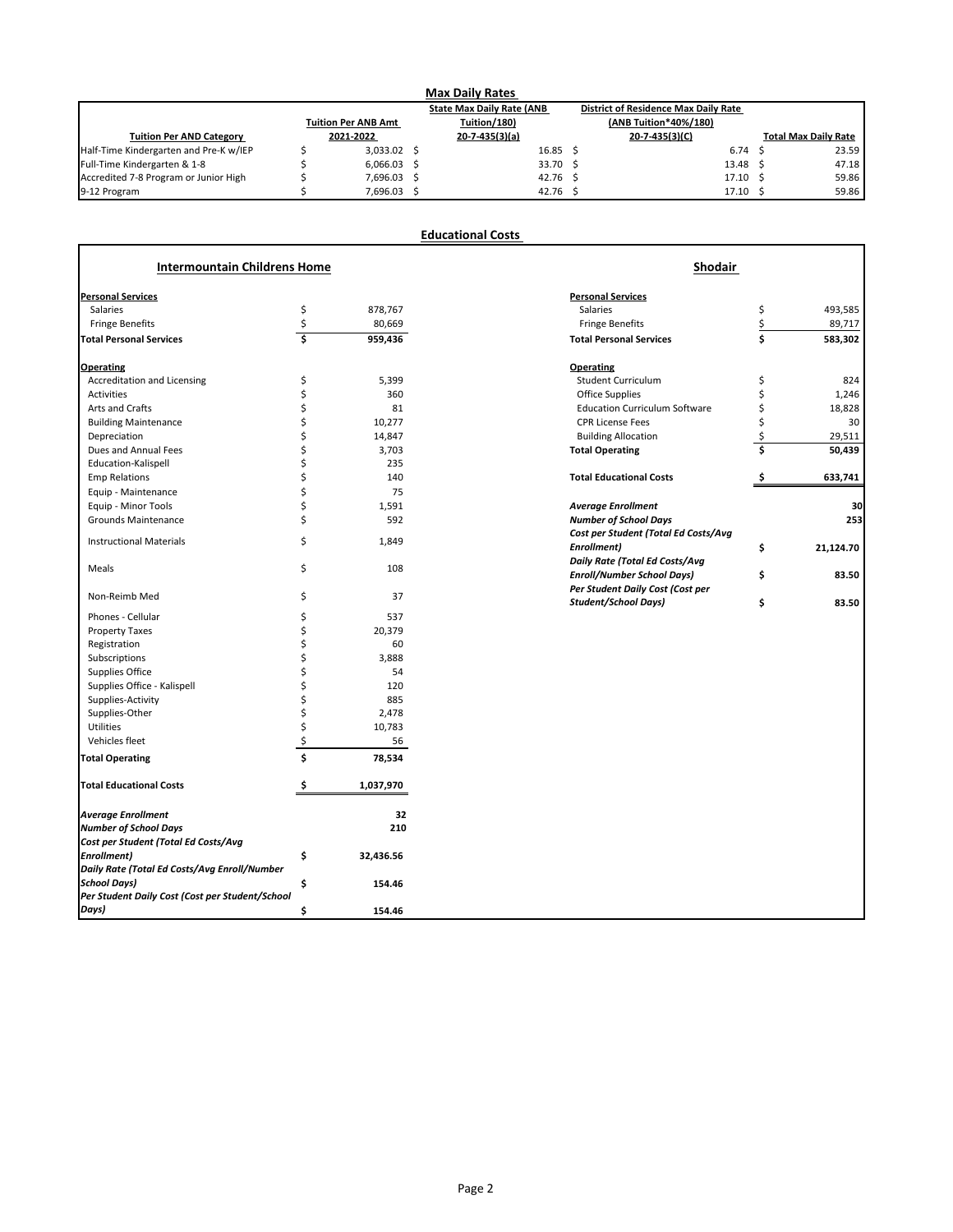|                              |                         | <b>Yellowstone B&amp;G Ranch</b> |                         |                              |                         | <b>Shodair</b>               |                         |
|------------------------------|-------------------------|----------------------------------|-------------------------|------------------------------|-------------------------|------------------------------|-------------------------|
| <b>District of Residence</b> | <b>Cost to District</b> | <b>District of Residence</b>     | <b>Cost to District</b> | <b>District of Residence</b> | <b>Cost to District</b> | <b>District of Residence</b> | <b>Cost to District</b> |
| Anaconda Elem                | \$687.48                | Hardin Elem                      | \$1,199.72              | Alberton K-12 Schools        | 781.84                  | Harlem Elem                  | 269.60                  |
| Arlee Elem                   | \$1,240.16              | Havre Elem                       | \$754.88                | Anaconda Elem                | 741.40                  | Harlem H S                   | 410.40                  |
| Arrowhead Elem               | \$1,361.48              | Havre H S                        | \$3,167.80              | Anaconda H S                 | 974.70                  | Harlowton K-12               | 342.00                  |
| Beaverhead County H S        | \$808.80                | Helena Elem                      | \$1,186.24              | Arlee H S                    | 581.40                  | Havre Elem                   | 242.64                  |
| Belgrade Elem                | \$1,671.52              | Helena H S                       | \$1,550.20              | Belgrade Elem                | 269.60                  | Hays-Lodge Pole K-12 Schls   | 1,212.96                |
| Bigfork H S                  | \$552.68                | Jefferson H S                    | \$620.08                | Belgrade H S                 | 1,675.80                | Heart Butte K-12 Schools     | 1,265.40                |
| <b>Billings Elem</b>         | \$10,096.52             | Kalispell Elem                   | \$1,738.92              | <b>Belt Elem</b>             | 943.60                  | Helena Elem                  | 3,639.60                |
| <b>Billings H S</b>          | \$6,416.48              | Kircher Elem                     | \$350.48                | <b>Billings Elem</b>         | 229.16                  | Helena H S                   | 4,396.18                |
| <b>Blue Creek Elem</b>       | \$377.44                | Lame Deer H S                    | \$633.56                | Billings H S                 | 461.70                  | Jefferson H S                | 2,804.40                |
| <b>Bozeman Elem</b>          | \$4,812.36              | Laurel H S                       | \$3,760.92              | Bozeman Elem                 | 498.76                  | Kalispell Elem               | 337.00                  |
| Bozeman H S                  | \$5,661.60              | Libby K-12 Schools               | \$2,857.76              | Bozeman H S                  | 1,248.30                | Libby K-12 Schools           | 1,397.20                |
| <b>Broadus Elem</b>          | \$1,226.68              | Livingston Elem                  | \$3,194.76              | <b>Butte Elem</b>            | 930.12                  | Missoula Elem                | 2,008.52                |
| Brockton H S                 | \$161.76                | Lone Rock Elem                   | \$215.68                | Butte H S                    | 1,898.10                | Missoula H S                 | 2,872.80                |
| <b>Browning Elem</b>         | \$741.40                | Missoula Elem                    | \$1,900.68              | Choteau Elem                 | 444.84                  | Montana City Elem            | 215.68                  |
| <b>Browning HS</b>           | \$6,483.88              | Missoula H S                     | \$3,289.12              | Choteau H S                  | 461.70                  | Poplar H S                   | 718.20                  |
| <b>Butte Elem</b>            | \$2,979.08              | Park H S                         | \$1,563.68              | Columbia Falls H S           | 119.70                  | Powell County H S            | 324.90                  |
| <b>Butte HS</b>              | \$431.36                | Plentywood K-12 Schools          | \$377.44                | Cut Bank H S                 | 307.80                  | Rocky Boy H S                | 718.20                  |
| Chinook Elem                 | \$377.44                | Polson Elem                      | \$80.88                 | Darby K-12 Schools           | 769.50                  | Ronan H S                    | 205.20                  |
| Chinook H S                  | \$2,439.88              | Polson H S                       | \$161.76                | Deer Lodge Elem              | 1,738.92                | Sun River Valley Elem        | 296.56                  |
| Circle H S                   | \$835.76                | Ronan Elem                       | \$1,954.60              | Dillon Elem                  | 80.88                   | Sunburst K-12 Schools        | 359.10                  |
| Columbia Falls Elem          | \$1,118.84              | Roundup Elem                     | \$1,401.92              | East Helena K-12             | 1,423.02                | Sweet Grass County H S       | 1,162.80                |
| Columbus H S                 | \$350.48                | Shepherd H S                     | \$700.96                | Fergus H S                   | 1,008.90                | Three Forks Elem             | 593.12                  |
| Conrad Elem                  | \$498.76                | Sidney H S                       | \$256.12                | Frenchtown K-12 Schools      | 68.40                   | Townsend K-12 Schools        | 1,020.00                |
| Corvallis K-12 Schools       | \$822.28                | Somers Elem                      | \$107.84                | <b>Great Falls Elem</b>      | 4,259.68                | Vaughn Elem                  | 310.04                  |
| <b>Custer County H S</b>     | \$1,482.80              | St Regis K-12 Schools            | \$2,480.32              | Great Falls H S              | 8,806.50                | West Yellowstone K-12        | 1,253.64                |
| Darby K-12 Schools           | \$889.68                | Stevensville H S                 | \$1,671.52              | Hamilton K-12 Schools        | 350.48                  | <b>Total</b>                 | 59,450.94               |
| Denton HS                    | \$2,466.84              | <b>Trout Creek Elem</b>          | \$1,186.24              |                              |                         |                              |                         |
| East Helena K-12             | \$2,022.00              | Victor K-12 Schools              | \$1,132.32              | Intermountain                |                         |                              |                         |
| Evergreen Elem               | \$444.84                | Vida Elem                        | \$377.44                | <b>District of Residence</b> | <b>Cost to District</b> |                              |                         |
| Flathead H S                 | \$10,943.14             | White Sulphur Spgs K-12          | \$417.88                | Conrad Elem                  | 2,183.76                |                              |                         |
| Frenchtown K-12 Schools      | \$1,145.80              | Whitefish H S                    | \$916.64                | <b>Great Falls Elem</b>      | 889.68                  |                              |                         |
| Great Falls Elem             | \$687.48                | Winnett K-12 Schools             | \$984.04                | Hamilton K-12 Schools        | 2,574.68                |                              |                         |
| Great Falls H S              | \$3,707.00              | Wolf Point Elem                  | \$377.44                | Helena Elem                  | 3,760.92                |                              |                         |
| Hamilton K-12 Schools        | \$485.28                | Wolf Point H S                   | \$1,348.00              | Kalispell Elem               | 1,105.36                |                              |                         |
|                              |                         | <b>Total</b>                     | \$120,346.82            | Livingston Elem              | 94.36                   |                              |                         |
|                              |                         |                                  |                         | Molt Elem                    | 2,385.96                |                              |                         |
|                              |                         |                                  |                         | Townsend K-12 Schools        | 269.60                  |                              |                         |
|                              |                         |                                  |                         | <b>Total</b>                 | 13,264.32               |                              |                         |

## **District of Residence Estimated FY23**

| <b>District of Residence</b>    | <b>Cost to District</b> |
|---------------------------------|-------------------------|
| Harlem Elem                     | 269.60                  |
| Harlem H S                      | 410.40                  |
| Harlowton K-12                  | 342.00                  |
| <b>Havre Elem</b>               | 242.64                  |
| Hays-Lodge Pole K-12 Schls      | 1,212.96                |
| <b>Heart Butte K-12 Schools</b> | 1,265.40                |
| Helena Elem                     | 3,639.60                |
| Helena H S                      | 4,396.18                |
| Jefferson H S                   | 2,804.40                |
| Kalispell Elem                  | 337.00                  |
| Libby K-12 Schools              | 1,397.20                |
| Missoula Elem                   | 2,008.52                |
| Missoula H S                    | 2,872.80                |
| Montana City Elem               | 215.68                  |
| Poplar H S                      | 718.20                  |
| Powell County H S               | 324.90                  |
| Rocky Boy H S                   | 718.20                  |
| Ronan H S                       | 205.20                  |
| Sun River Valley Elem           | 296.56                  |
| Sunburst K-12 Schools           | 359.10                  |
| Sweet Grass County H S          | 1,162.80                |
| Three Forks Elem                | 593.12                  |
| Townsend K-12 Schools           | 1,020.00                |
| Vaughn Elem                     | 310.04                  |
| West Yellowstone K-12           | 1,253.64                |
| <b>Total</b>                    | 59,450.94               |
|                                 |                         |